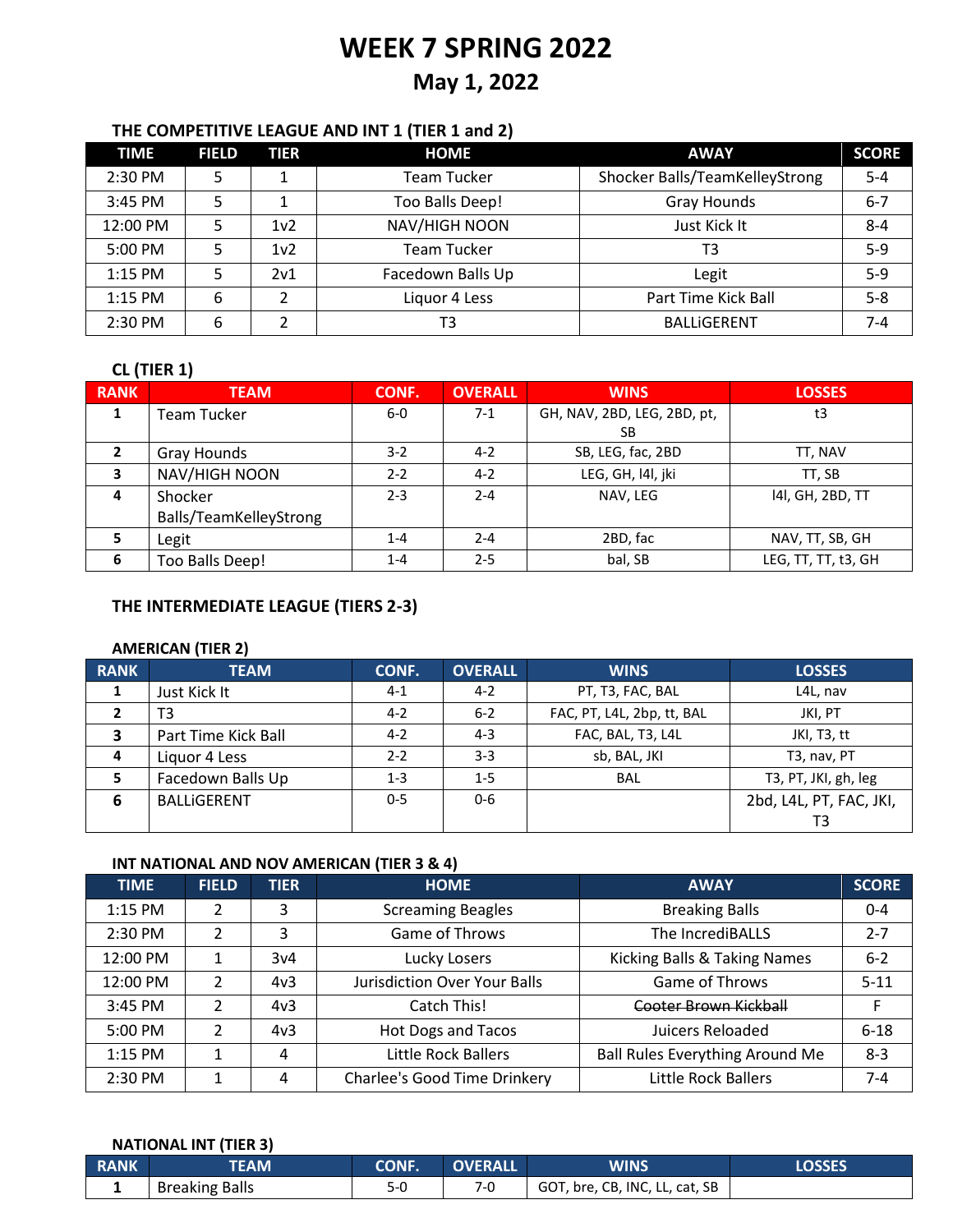|   | Juicers Reloaded         | 4-0     | $5-1$   | LL, CB, INC, SB, hot | joy                       |
|---|--------------------------|---------|---------|----------------------|---------------------------|
|   | The IncrediBALLS         | 3-3     | $4 - 3$ | SB, Irb, CB, GOT     | LL, JR, BB                |
| 4 | Lucky Losers             | 2-3     | $4 - 3$ | INC, GOT, cgt, kbtn  | JR, SB, BB                |
|   | Game of Throws           | $2 - 3$ | $4 - 3$ | hot, CB, SB, joy     | BB, LL, INC               |
| 6 | <b>Screaming Beagles</b> | 2-4     | $3 - 4$ | cgt, LL, CB          | INC, JR, GOT, BB          |
|   | Cooter Brown Kickball    | $0 - 5$ | $1 - 6$ | bre                  | JR, GOT, BB, SB, INC, cat |

## **THE NOVICE LEAGUE (TIERS 4-6)**

#### **AMERICAN (TIER 4)**

| <b>RANK</b>             | <b>TEAM</b>                  | CONF.   | <b>OVERALL</b> | <b>WINS</b>             | <b>LOSSES</b>            |
|-------------------------|------------------------------|---------|----------------|-------------------------|--------------------------|
| 1                       | Hot Dogs and Tacos           | $5-0$   | $5-2$          | KBTN, CAT, JOY, LR, CGT | Got, jr                  |
| $\mathbf{2}$            | Kicking Balls & Taking       | $4-2$   | $4 - 3$        | CAT, JOY, BRE, LR       | HOT, CGT, II             |
|                         | <b>Names</b>                 |         |                |                         |                          |
| $\overline{\mathbf{3}}$ | Catch This                   | $3 - 2$ | $4 - 3$        | JOY, BRE, LR, cb        | HOT, KBTN, bb            |
| 4                       | Charlee's Good Time          | $3 - 2$ | $3 - 4$        | KNTN, BRE, LR           | JOY, sb, II, HOT         |
|                         | Drinkery                     |         |                |                         |                          |
| $5^{\circ}$             | Jurisdiction Over Your       | $2 - 3$ | $3 - 4$        | CGT, BRE, ir            | CAT, HOT, KBTN, got      |
|                         | <b>Balls</b>                 |         |                |                         |                          |
| 6                       | Little Rock Ballers          | $1 - 4$ | $1-6$          | <b>BRE</b>              | inc, bj, HOT, CAT, KBTN, |
|                         |                              |         |                |                         | CGT                      |
| $\overline{ }$          | <b>Ball Rules Everything</b> | $0 - 5$ | $0 - 7$        |                         | bb, cb, JOY, CAT, CGT,   |
|                         | Around Me                    |         |                |                         | KBTN, LR                 |

## **NATIONAL NOV AND PATRIOT NOV (TIERS 5 & 6)**

| <b>TIME</b> | <b>FIELD</b> | <b>TIER</b> | <b>HOME</b>                              | <b>AWAY</b>                    | <b>SCORE</b> |
|-------------|--------------|-------------|------------------------------------------|--------------------------------|--------------|
| 12:00 PM    | 4            | 5           | Drinking team with a kickball<br>problem | <b>BLACKLISTED KICKBALL</b>    | $4 - 6$      |
|             |              |             |                                          |                                |              |
| $1:15$ PM   | 4            | 5           | Da Damn Hounds                           | Menace to Sobriety             | $2 - 1$      |
| 2:30 PM     | 4            | 5.          | Drinking team with a kickball            | <b>Bottles Up</b>              | $1 - 15$     |
|             |              |             | problem                                  |                                |              |
| 3:45 PM     | 6            | 5           | <b>Rubber Ballers</b>                    | <b>Barn Juice</b>              | $1 - 9$      |
| 3:45 PM     | 4            | 5v6         | Joey's Jingle Balls                      | <b>Juice Box Heroes Novice</b> | $7 - 8$      |
| 5:00 PM     | 4            | 6v5         | <b>Hounds of Justice</b>                 | Da Damn Hounds                 | $2 - 24$     |
| 6:15 PM     | 1            | 6v5         | <b>Blue Lips Athletic Club</b>           | <b>Barn Juice</b>              | $0 - 9$      |
| 12:00 PM    | 6            | 6           | Kick-fil-a                               | Kontagious                     | $16 - 5$     |
| 3:45 PM     | 1            | 6           | Kontagious                               | <b>Heart Throbs</b>            | $10-1$       |
| 5:00 PM     |              | 6           | <b>Blue Lips Athletic Club</b>           | <b>Kidney Kickers</b>          | F            |

## **NATIONAL (TIER 5)**

| <b>RANK</b> | <b>TEAM</b>                 | CONF.   | <b>OVERALL</b> | <b>WINS</b>                   | <b>LOSSES</b>          |
|-------------|-----------------------------|---------|----------------|-------------------------------|------------------------|
|             | Barn Juice                  | 5-1     | $7-1$          | MEN, BLK, lr, DT, DH, RB, blu | JO                     |
| 2           | Da Damn Hounds              | $5-1$   | $6 - 1$        | BOT, JO, DT, RB, MEN, hoj     | BJ                     |
| 3           | Bottles Up                  | 5-1     | $6 - 1$        | MEN, BLK, kk, JO, RB, DT      | DH.                    |
| 4           | <b>BLACKLISTED KICKBALL</b> | $3 - 3$ | $4 - 3$        | RB, ht, JO, DT                | BJ, BOT, MEN           |
| 5           | Drinking team with a        | $2 - 4$ | $2 - 5$        | JO, MEN                       | wp, DH, BJ, BLK, BOT   |
|             | kickball problem            |         |                |                               |                        |
| 6           | Menace to Sobriety          | $2 - 4$ | $2 - 5$        | RB, BLK                       | BOT, BJ, KFA, DT, DH   |
|             | Joey's Jingle Balls         | $2 - 4$ | $2 - 5$        | RB, BJ                        | DT, DH, BLK, BOT, box  |
| 8           | <b>Rubber Ballers</b>       | $0 - 6$ | $0 - 7$        |                               | BLK, MEN, JO, kk, BOT, |
|             |                             |         |                |                               | DH, BJ                 |